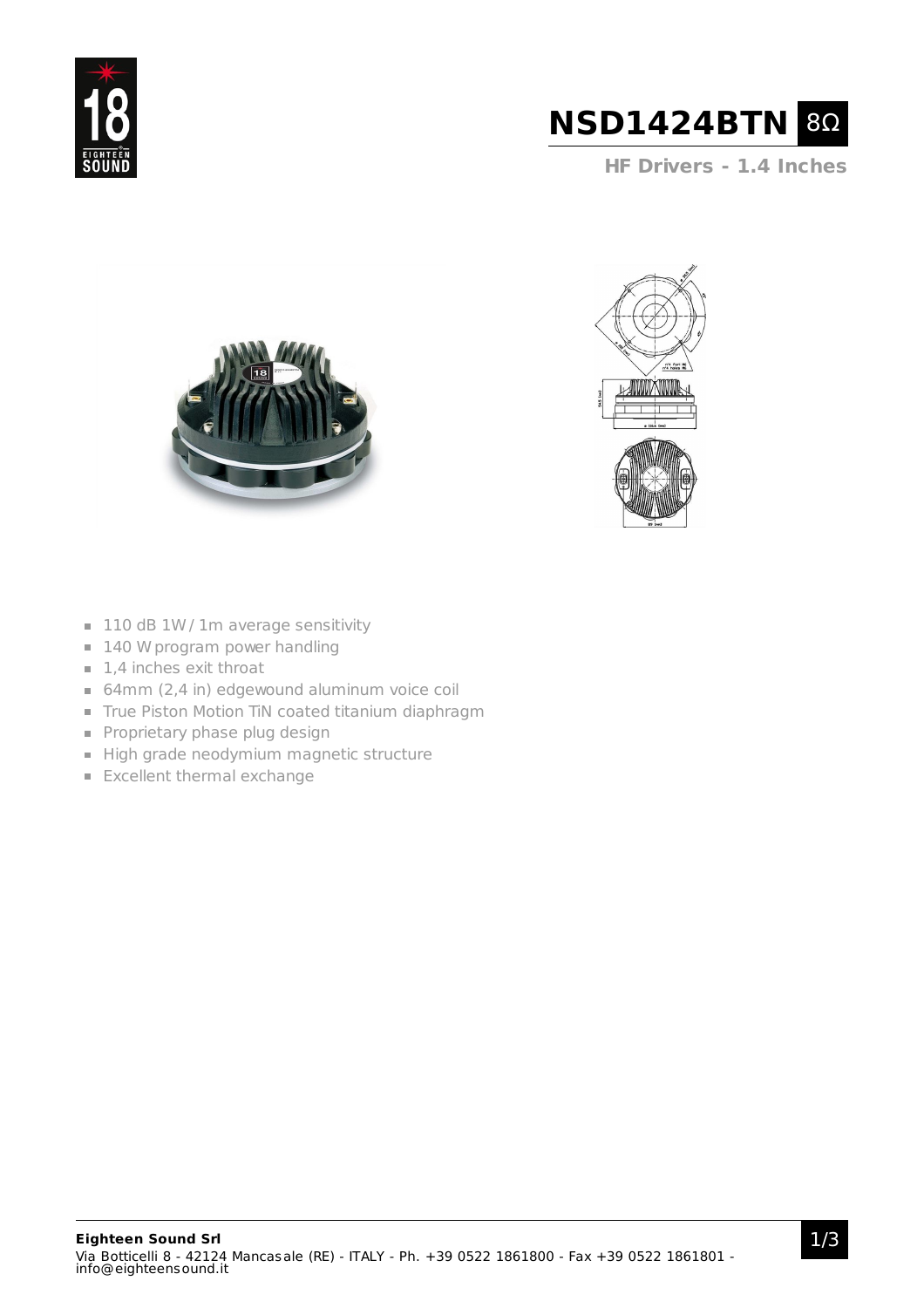

## **NSD1424BTN** 8Ω

**HF Drivers - 1.4 Inches**

The NSD1424BTN 1.4" exit neodymium high frequency compression driver has been designed for high level sound systems application. This new HF unit uses our proprietary True Piston Motion - TPM technology, based on a thin film nitride coating deposit over the titanium diaphragm. The thin film is just several micron thick and is realized in a PVD - Physical Vapour Deposition - vacuum chamber. With its very high value of elasticity modulus (six times higher than titanium and two times higher than beryllium), the Tin coated Titanium diaphragm is capable of doubling the diaphragm overall stiffness with obvious benefits in terms of impulse response and intermodulation distortion reduction. The frequency response is then extended by 25%, showing a predictable, ideal pistonic behaviour, avoiding top-end spurious resonances. A proprietary treated Nomex bended former edgewound aluminum 60mm voice coil completes diaphragm assembly. It has been made joining the proprietary treated Nomex former directly to the titanium dome through its upper bend edge. In comparison with usual straight former joint, the driver design assures extended frequency energy transfer for improved response linearity and unparallel reliability. This feature allows to keep proper motion control of the dome in real working conditions. Thanks to its physical properties, the proprietary treated Nomex former shows 30% higher value of tensile elongation at working operative temperature (200°C) when compared to Kapton. Moreover, this material is suitable to work also in higher moisture contents environments. Equipped with Proprietary Phase Plug 3P architecture, the NSD1424BTN has been designed to give smooth coherent wavefront in the horn entrance in all working frequency range and high level manufacturing consistency. The phase plug with its short openings and high flare rate value assures low distortion and remarkable improvements in mid-high frequency reproduction. Through careful use of elementary pieces of neodymium magnets, Eighteen Sound engineers have developed a powerful neodymium magnet assembly able to reach 19K Gauss in the gap in compact and lightweight structure. The motor structure, throughout the precisely coherent phase plug with 3 circumferential slots and copper ring on the pole piece, reduces inductance effects and distortion. The custom designed O-ring creates a tight seal between the plate and the cover assuring air chamber loading. Excellent heat dissipation and thermal exchange are guaranteed by the direct contact between the magnetic structure and the aluminum cover that allows to obtain a lower power compression value.